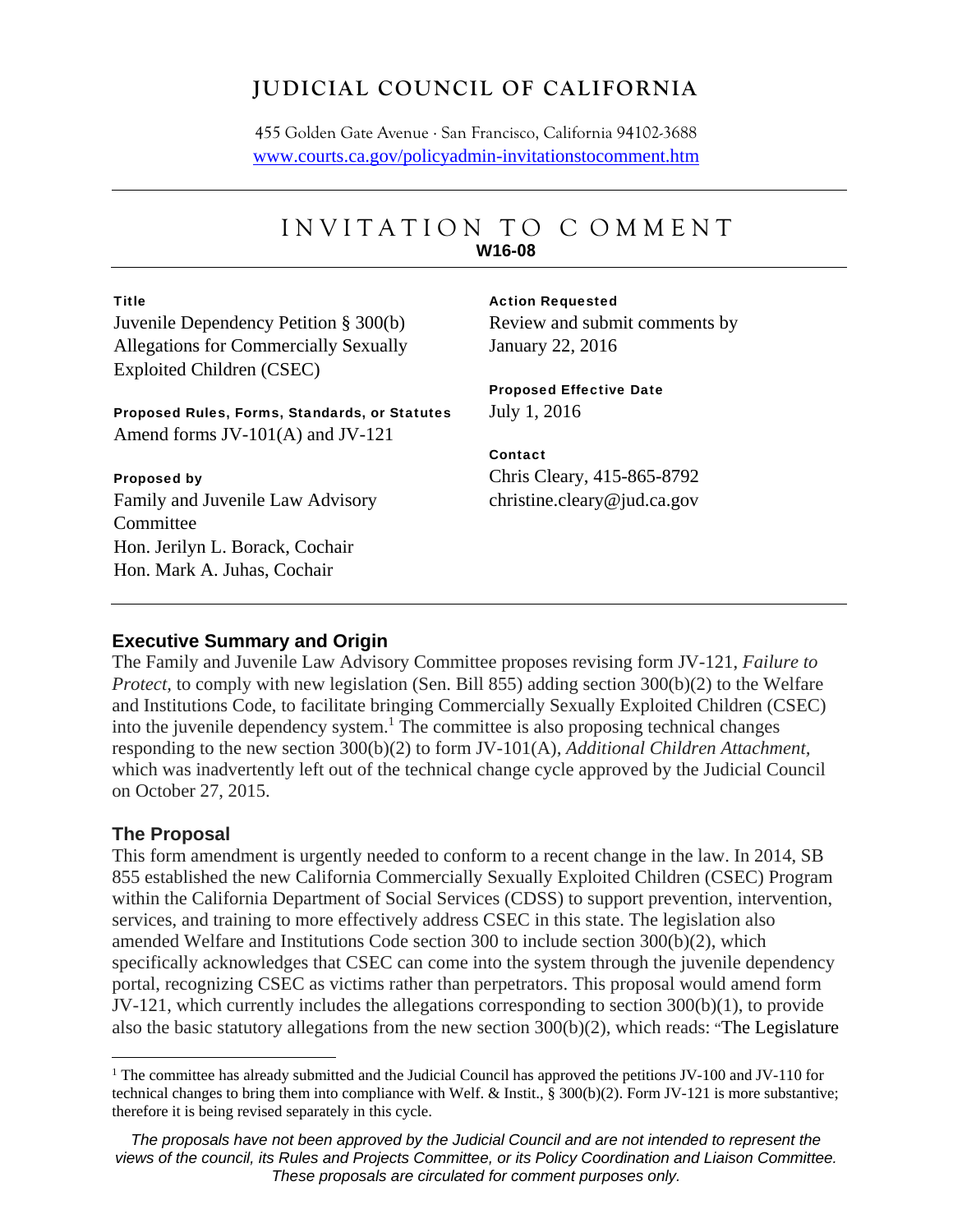finds and declares that a child who is sexually trafficked, as described in Section 236.1 of the Penal Code, or who receives food or shelter in exchange for, or who is paid to perform, sexual acts described in Section 236.1 or 11165.1 of the Penal Code, and whose parent or guardian failed to, or was unable to, protect the child, is within the description of this subdivision, and that this finding is declaratory of existing law. These children shall be known as commercially sexually exploited children." Additionally, this proposal would make technical changes to form JV-101(A), adding separate check boxes for sections  $(b)(1)$  and  $(b)(2)$ , as was approved by the Judicial Council on October 27, 2015, for petitions JV-100 and JV-110.

## **Alternatives Considered**

The Child Welfare Services / Case Management System, pending final revision of the form, temporarily added a box to JV-121 under the section 300(b)(1) allegations allowing an allegation for general neglect "as a result of the failure or inability of the parent or guardian to protect the child from commercial sexual exploitation." The committee considered this as a permanent fix, but concluded that the two sections needed to be separately set forth to adequately cover their separate allegations, including the allegations that constitute commercial sexual exploitation.

## **Implementation Requirements, Costs, and Operational Impacts**

Implementation will require some changes in court procedures and training, though much of that is happening through the CDSS CSEC Program planning and training with the counties that are participating in the CSEC Program. Implementation would also require some reproduction costs.

# **Request for Specific Comments**

In addition to comments on the proposal as a whole, the advisory committee is interested in comments on the following:

- Does the proposal appropriately address the stated purpose?
- Is there a more efficient way to revise the form to incorporate the requirements of the new statutory section?

The advisory committee also seeks comments from *courts* on the following cost and implementation matters:

- Would the proposal provide cost savings? If so please quantify.
- What would the implementation requirements be for courts? For example, training staff (please identify position and expected hours of training), revising processes and procedures (please describe), changing docket codes in case management systems, or modifying case management systems.
- Would two months from Judicial Council approval of this proposal until its effective date provide sufficient time for implementation?
- How well would this proposal work in courts of different sizes?

## **Attachments and Links**

1. Proposed revisions to form JV-121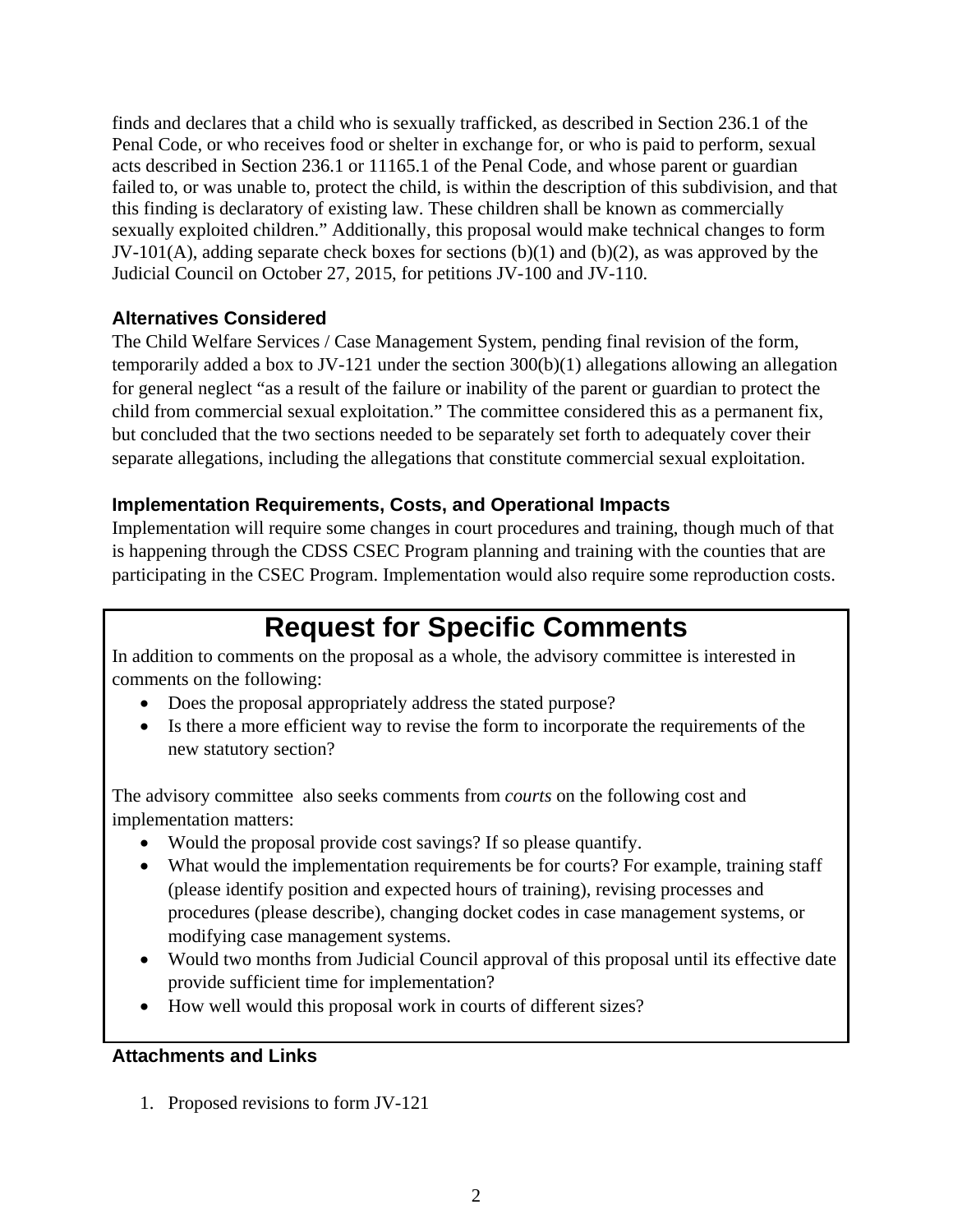- 2. Proposed revisions to form JV-101(a)
- 3. SB 855: http://www.leginfo.ca.gov/pub/13-14/bill/sen/sb\_0851- 0900/sb\_855\_bill\_20140620\_chaptered.pdf (Please note that this is a budget trailer bill that has many, many items in it. The relevant pages for the CSEC material are pp. 114- 15; 139-41.
- 4. W&I s.300(b)(2): http://www.leginfo.ca.gov/cgibin/displaycode?section=wic&group=00001-01000&file=300-304.7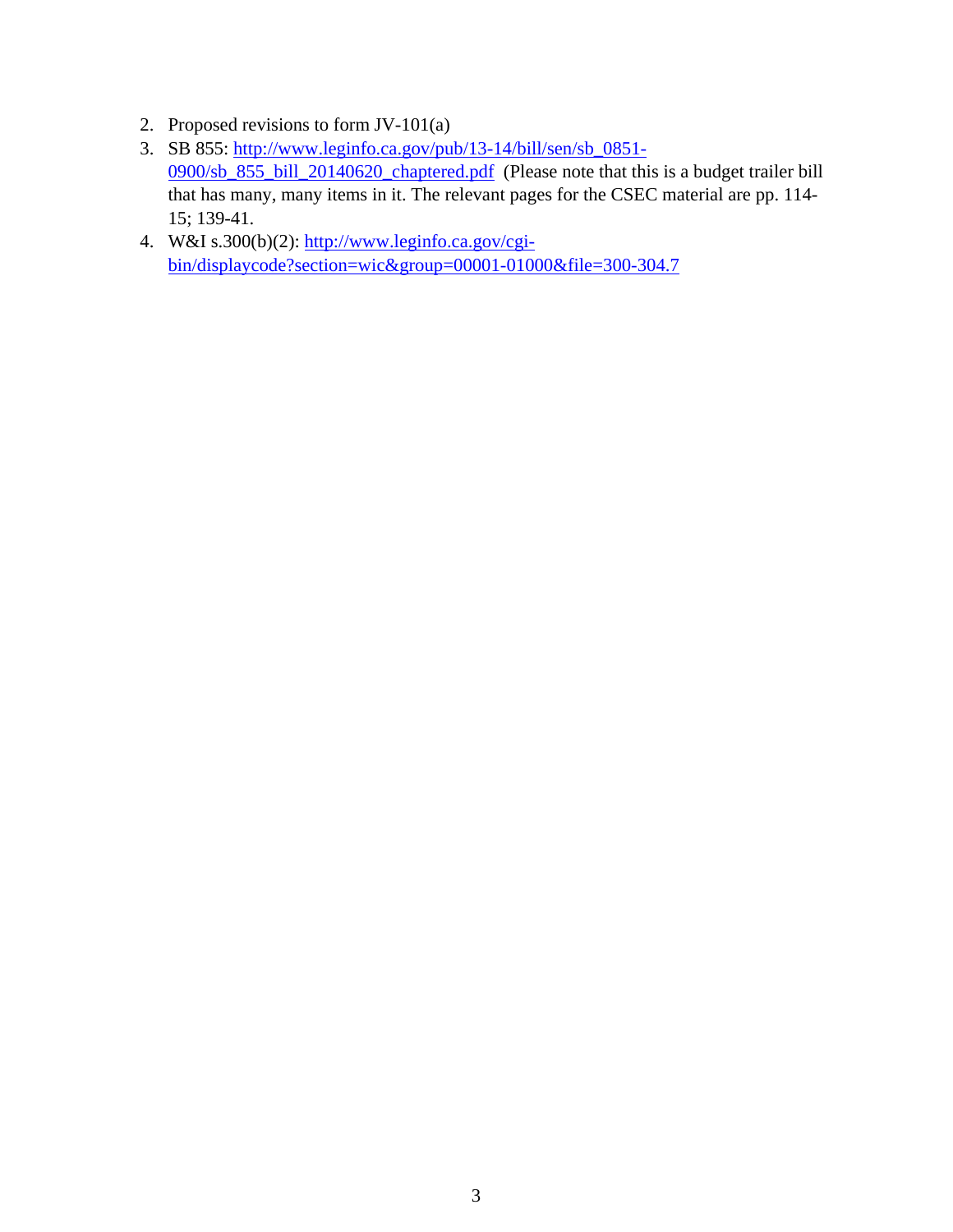**JV-101(A)**

|                                                                                                                                                                                                                                                                                               | JV-IUI(A                                                                                                                                                                                             |
|-----------------------------------------------------------------------------------------------------------------------------------------------------------------------------------------------------------------------------------------------------------------------------------------------|------------------------------------------------------------------------------------------------------------------------------------------------------------------------------------------------------|
| <b>CHILD'S NAME:</b>                                                                                                                                                                                                                                                                          | <b>CASE NUMBER:</b>                                                                                                                                                                                  |
| 4. Petitioner on information and belief alleges the following:                                                                                                                                                                                                                                |                                                                                                                                                                                                      |
| Welfare and Institutions Code (check applicable boxes; see attachment 3a for concise statements of facts):<br>(c)<br>(d)<br>(b)(1)<br>(b)(2)<br>(a)                                                                                                                                           | a. The child named below comes within the jurisdiction of the juvenile court under the following subdivisions of section 300 of the<br>(e)<br>(g)<br>(f)<br>(h)<br>(1)<br>$\left( \mathrm{I}\right)$ |
| b. Child's name:                                                                                                                                                                                                                                                                              | e. Sex:<br>Date of birth:<br>$\overline{c}$ . Age:<br>d.                                                                                                                                             |
| Information is the same as that given for the child in item 1. (If not the same, provide different information below.)                                                                                                                                                                        |                                                                                                                                                                                                      |
| f. Name:<br>mother<br>Address:<br>father<br>guardian<br>unknown<br>If mother or father (check all that apply):                                                                                                                                                                                | g. Name:<br>mother<br>Address:<br>father<br>guardian<br>unknown<br>If mother or father (check all that apply):                                                                                       |
| biological<br>legal<br>presumed<br>alleged                                                                                                                                                                                                                                                    | biological<br>alleged<br>legal<br>presumed                                                                                                                                                           |
| h. Name:<br>mother<br>Address:<br>father<br>guardian<br>unknown<br>If mother or father (check all that apply):                                                                                                                                                                                | i. Other (state name, address, and relationship to child):<br>No known parent or guardian resides within this state. This adult                                                                      |
| biological<br>alleged<br>legal<br>presumed                                                                                                                                                                                                                                                    | relative lives in this county or is closest to this court.                                                                                                                                           |
| Prior to intervention, child resided with<br>parent (name):<br>parent (name):<br>guardian (name):<br>Indian custodian (name):<br>other (state name, address, and relationship to child):                                                                                                      | k. Child is<br>not detained<br>detained<br>Date and time of detention:<br>Current place of detention (address):                                                                                      |
|                                                                                                                                                                                                                                                                                               | Relative<br>Shelter/foster care<br>Other                                                                                                                                                             |
| 5. a. The child named below comes within the jurisdiction of the juvenile court under the following subdivisions of section 300 of<br>the Welfare and Institutions Code (check applicable boxes; see attachment 3a for concise statements of facts):<br>(c)<br>(d)<br>(b)(1)<br>(b)(2)<br>(a) | (f)<br>(i)<br>(e)<br>(i)<br>$\left( q\right)$<br>(h)                                                                                                                                                 |
| b. Child's name:                                                                                                                                                                                                                                                                              | Date of birth:<br>e. Sex:<br>c.<br>Age:<br>d.                                                                                                                                                        |
| Information is the same as that given for the child in item 1. (If not the same, provide different information below.)                                                                                                                                                                        |                                                                                                                                                                                                      |
| Name:<br>mother<br>Address:<br>father<br>guardian<br>unknown<br>If mother or father (check all that apply):                                                                                                                                                                                   | g. Name:<br>mother<br>Address:<br>father<br>quardian<br>unknown<br>If mother or father (check all that apply):                                                                                       |
| biological<br>presumed<br>alleged<br>legal<br>h. Name:<br>mother                                                                                                                                                                                                                              | biological<br>legal<br>presumed<br>alleged                                                                                                                                                           |
| Address:<br>father<br>guardian<br>unknown<br>If mother or father (check all that apply):<br>biological<br>alleged<br>presumed<br>legal                                                                                                                                                        | i. Other (state name, address, and relationship to child):<br>No known parent or guardian resides within this state. This adult<br>relative lives in this county or is closest to this court.        |
| Prior to intervention, child resided with<br>parent (name):<br>parent (name):<br>guardian (name):<br>Indian custodian (name):<br>other (state name, address, and relationship to child):                                                                                                      | k. Child is<br>not detained<br>detained<br>Date and time of detention:<br>Current place of detention (address):                                                                                      |
|                                                                                                                                                                                                                                                                                               | Shelter/foster care<br>Relative<br>Other                                                                                                                                                             |

6. I have asked about Indian ancestry for each child and have completed and attached the required *Indian Child Inquiry Attachment,* form ICWA-010(A).